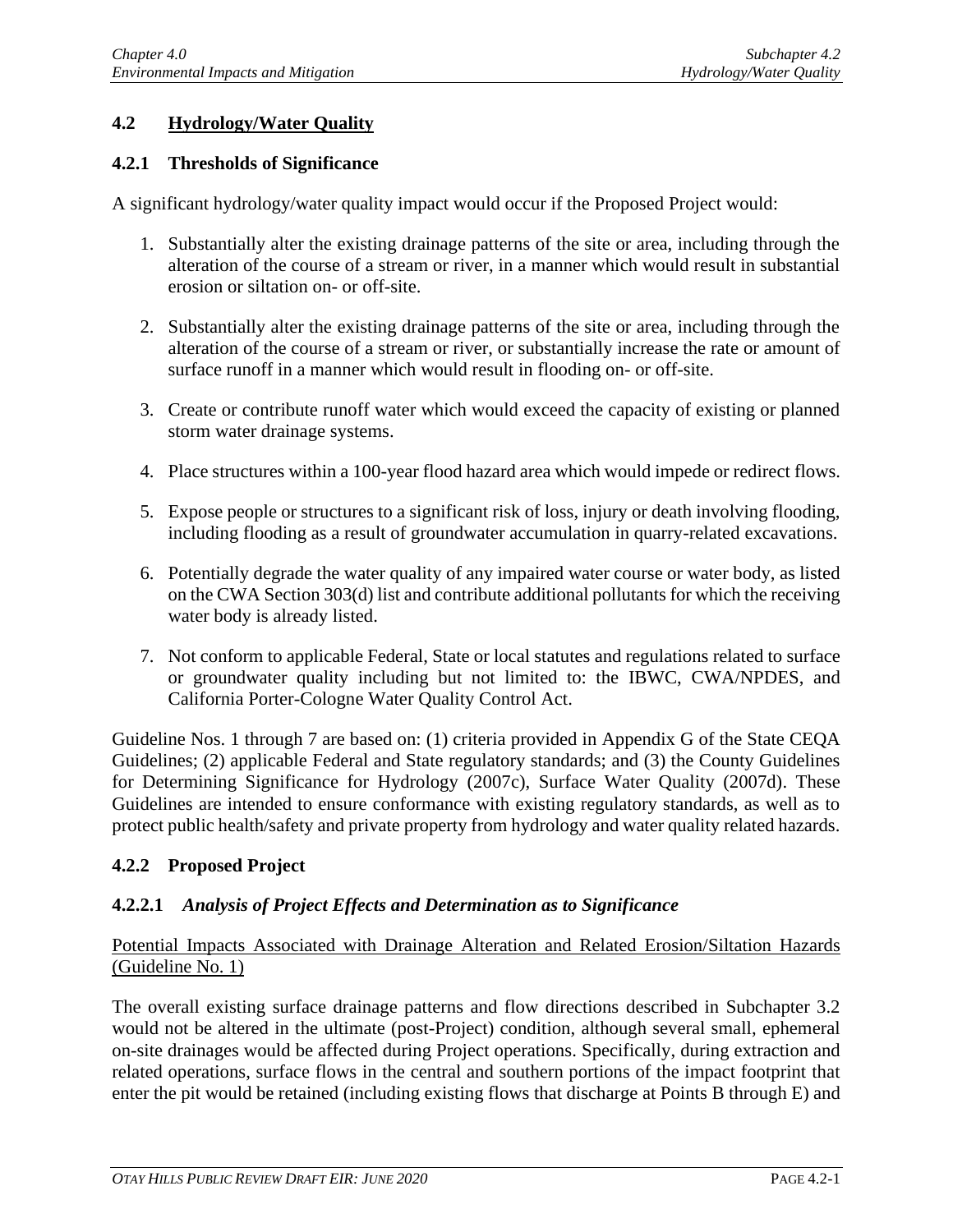would either infiltrate or evaporate. The associated effects to drainage patterns in these areas would be minor, however, due to the small size and ephemeral nature of the subject drainages, as well as the limited amount of associated runoff (refer to Table 4.2-1, *Summary of Existing and Post-Development Condition 100-year Flows*). Beginning in Phase 1 (Site Preparation), flows in the northwestern portion of the site would be slightly rerouted and detained onsite to address a small (less than three percent) Project-related increase of runoff to the outlet in this area (Discharge Point A), although existing drainage patterns would be largely maintained and associated flows would continue off-site to the west from existing Discharge Point A (with additional information on proposed detention provided below under the discussion of Runoff Volumes/Velocities).

After completion of Project extraction and backfill operations, flows within the impact footprint would drain to four of the five existing outlet points (Points A, C, D and E) and reenter existing off-site drainage courses or facilities (the same as existing conditions) moving west and/or south (including the noted central and southern areas where flows would be retained during quarrying operations). Flows that currently discharge at Point B would be rerouted to existing Discharge Points A and C, while the two existing drainages in the southern area would be rerouted internally but would be discharged at the current associated discharge points (D and E, with the associated flows continuing south-southwest and merging off-site as described for existing conditions, refer to the Existing and Proposed Conditions maps in the Hydrology Report included in Appendix D). Accordingly, the overall drainage patterns associated with the Project impact footprint and related up- and downstream areas (i.e., flows moving generally west and south through and from the site) would be maintained after Project completion, with drainage alteration occurring during and after Project operations to be minor in nature and extent. In addition, as described below for Guideline Nos. 2 and 4, the Proposed Project would result in a minor (approximately 4.4 percent) net reduction of 100-year storm flows from (leaving) the Project impact footprint both during and after Project implementation. Based on the described conditions, the Proposed Project would not substantially alter existing drainage patterns/ directions or result in substantial downstream erosion/siltation. Potential impacts would be less than significant.

## Potential Impacts Associated with Runoff Volumes/Velocities and Related Flooding or Floodplain Hazards (Guideline Nos. 2 and 4)

Implementation of the Proposed Project would not result in the addition of substantial areas of impervious surfaces such as pavement and structures that would reduce existing infiltration and result in increased runoff volumes and velocities. Specifically, proposed operations would involve mineral resource extraction, with reductions to on-site infiltration limited to minor (and temporary) areas associated with material processing facilities (e.g., crushers, etc.), administration structures (e.g., the on-site office trailer), and compaction of unpaved vehicle-equipment access and parking areas. The Proposed Project design does not include a substantial storm drain system, based on the described lack of permanent structures such as paved roads and buildings that require extensive storm drain facilities. Proposed drainage structures include a series of unlined swales, brow ditches and/or berms to collect and convey runoff into appropriate areas including a proposed detention basin, drainage outlets, and water quality features (e.g., riprap energy dissipaters) required for NPDES Industrial Permit and other storm water standard conformance requirements (refer to the discussion of Guideline Nos. 6 and 7 for additional information on water quality issues). Calculated 100-year storm flows from (leaving) the Project impact footprint would decrease from the existing level of 819 cfs to a post-development level of 783 cfs, a reduction of 36 cfs or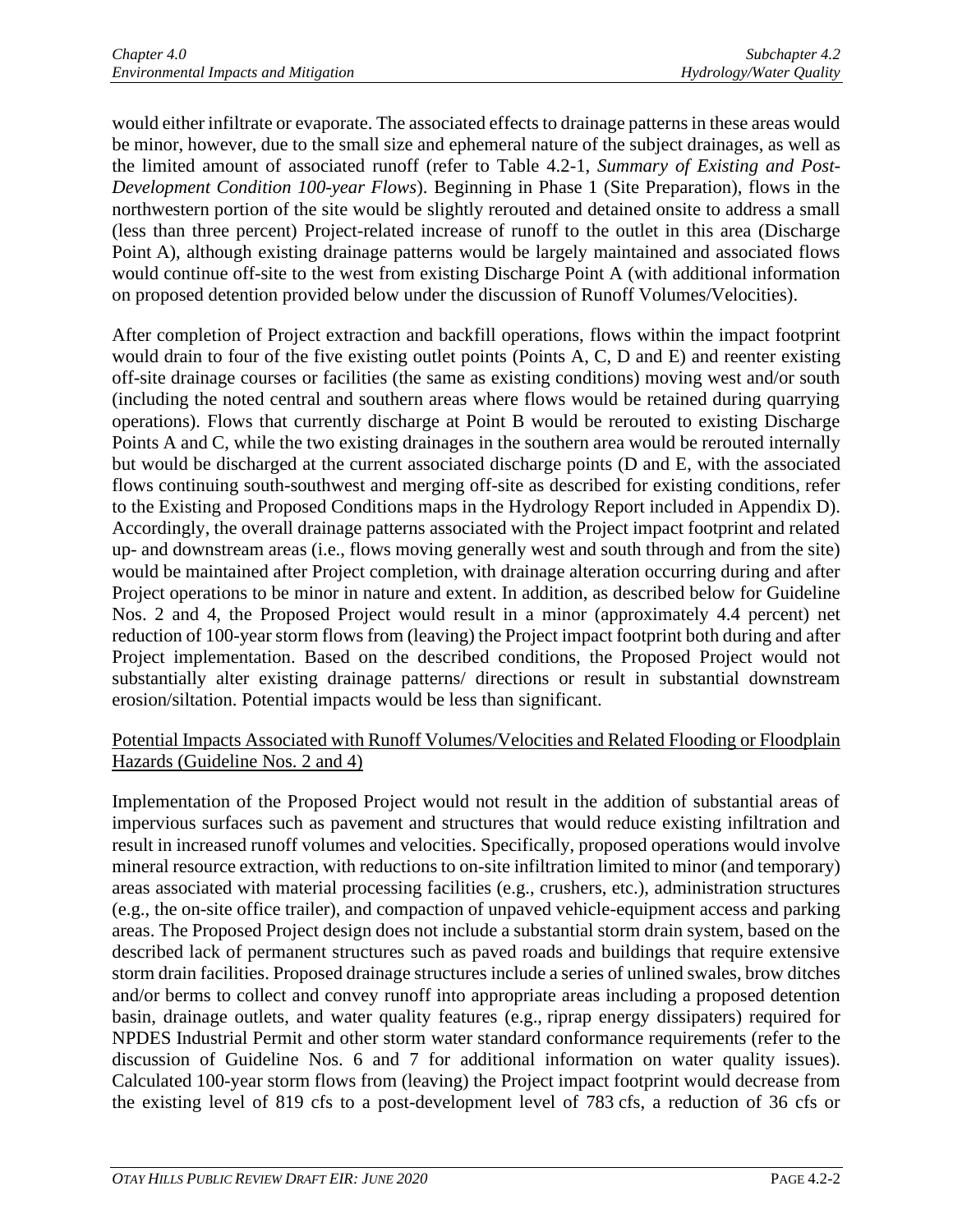approximately 4.4 percent (refer to Table 4.2-1 and the Hydrology Report in Appendix D for a discussion of flow volumes in individual on-site drainage basins). As previously noted, temporary borrow areas would be created during Proposed Project operations (extraction) and would act as detention basins, with a corresponding minor reduction in off-site discharge (Chang 2016). Operational flows are not calculated in the Project Hydrology Report or included in Table 4.2-1, as these flows would change continuously during the ongoing extraction operations (Chang 2016). The anticipated 4.4 percent reduction in post-development 100-year storm flows noted above is based on several factors including: (1) the Proposed Project would result in only minor additional impervious surfaces and associated reduction of infiltration capacity, as previously noted; (2) the Project would create several large, level pads that tend to increase the on-site time of concentration and decrease surface runoff; and (3) the Project design includes a detention basin and a number of unlined drainage facilities (swales) as noted above, with these facilities providing flow regulation and/or minor infiltration capacity. Based on the described conditions and the calculated 4.4 percent reduction of overall post-development 100-year storm runoff from the Project impact footprint, potential impacts related to runoff volumes/velocities and associated flooding/ floodplain hazards from implementation of the Proposed Project would be less than significant.

Per the above discussion, Project implementation would also not generate adverse effects related to hydromodification. Specifically, because the Proposed Project would result in an overall net reduction of flows from the impact footprint (including net flow reductions at Discharge Points C through E) and would regulate flows from the northwestern outlet (Discharge Point A) to pre-development levels, no adverse effects related to increased stream flows, associated sediment transport, or morphological changes in channels receiving the runoff are anticipated. Accordingly, no impacts related to hydromodification would result from implementation of the Proposed Project.

As described in Subsection 3.2.2.2, *Flood Hazards*, the Project impact footprint and vicinity are outside of mapped 100-year floodplains, with the closest mapped 100-year floodplain located approximately one mile to the west (FEMA 2012a, 2012b, 2012c). Based on these conditions, the Proposed Project would not be subject to any impacts related to flooding/floodplain hazards or the related impediment or redirection of flood waters.

## Potential Impacts Associated with the Capacity of Existing or Planned Storm Drain Systems (Guideline No. 3)

As described for Guideline Nos. 1, 2 and 4, implementation of the Proposed Project would result in a net reduction of flows from the impact footprint, including reduced flows from the western and southern outlets (Discharge Points C through E), and maintenance of pre-development flows (through detention) at the northwestern outlet (Discharge Point A, with flows from existing Discharge Point B to be rerouted internally as described above under Guideline No. 1). Accordingly, Project implementation would not result in any associated adverse effects to existing or planned downstream storm drain systems. The Project would also not involve extensive development such as structures or pavement. Proposed storm drain facilities would consist of a series of swales, brow ditches, and/or berms to collect and convey runoff into appropriate areas, as well as a proposed detention basin at the northwest outlet. All of these facilities would be designed to accommodate 100-year storm flows per applicable regulatory standards. Based on the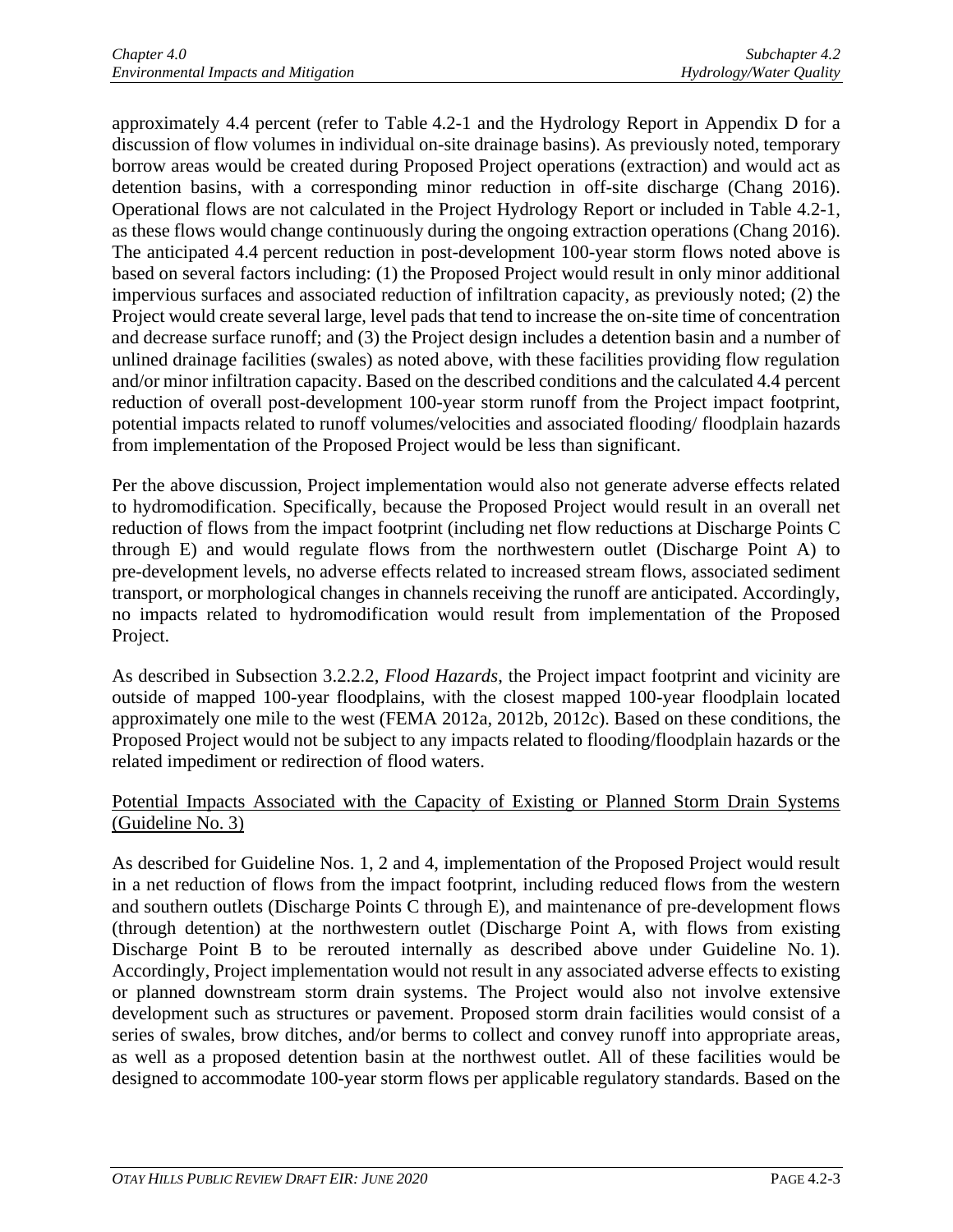described conditions, potential impacts related to the capacity of existing or planned storm drain systems from implementation of the Proposed Project would be less than significant.

## Potential Impacts Associated with Flooding as a Result of Groundwater Accumulation in Quarryrelated Excavations (Guideline No. 5)

As described in Subsection 3.2.2.3, *Groundwater*, a well drilled near the northern impact footprint boundary in 2005 intersected groundwater at depths of between approximately 335 and 600 feet, with an associated yield of approximately 0.5 gallon per minute (Earth Tech 2007). Based on these data and additional analysis, the Project Groundwater Investigation estimated that the static water level is approximately 300 feet below the ground surface at the well site (AECOM 2012). Accordingly, proposed excavation to a depth of approximately 525 feet below the ground surface could potentially encounter groundwater. Depending on the occurrence of local groundwater as described and the amount of associated inflow to the pit, significant impacts could potentially result in association with groundwater accumulation (flooding) and related hazards to people or structures. These potential impacts would be avoided, however, through Proposed Project design measures. Specifically, as described in Subchapter 2.3.1.2, *Project Description*, the Proposed Project excavation would not extend more than a short distance (i.e. several feet) below standing water. Accordingly, if groundwater is encountered at 300 feet (or other depths) as noted, and substantial inflow occurs such that more than minor accumulation results, Project excavation would be terminated at (or slightly below) that level. As a result of these considerations, the Groundwater Investigation concludes that the Project "[w]ould not excavate the pit more than a few feet below standing water…the chance of significant accumulation in the pit is minimal" (AECOM 2012). In addition, as described in the Project Reclamation Plan (Appendix B), security measures (e.g., fencing) would be implemented during and after Project operations to preclude unauthorized access to the site and ensure public safety. Based on the described conditions, potential impacts related to flooding from groundwater accumulation within the Project quarry would be less than significant.

## Potential Impacts Associated with Water Quality (Guideline Nos. 6 and 7)

Due to the nature of the Proposed Project, associated pollutant generation would consist primarily of sediment, with other potential contaminants including heavy metals, organic compounds, trash and debris, oxygen demanding substances, and oil and grease from operation and processing equipment/activities. Per the discussion in Section 3.2.1, *Regulatory Framework*, the Proposed Project would be subject to applicable water quality requirements of the IBWC, CWA/NPDES Industrial General Permit, SMARA, and the RWQCB Basin Plan. Conformance with these requirements would involve the use of appropriate BMPs during and after Project operations to address potential impacts associated with the described contaminants. Specifically, conformance with the Industrial General Permit would entail preparing and implementing an approved SWPPP to address potential issues including erosion/sedimentation and the discharge of operational contaminants as noted above (with these measures to address other applicable water quality standards as well). While detailed BMPs related to Industrial Permit requirements would be determined as part of the Project NPDES/SWPPP process based on site-specific factors, they would likely include the types of standard industry measures identified below under the discussions of Erosion and Sedimentation and Operational Contaminants, based on direction in the Industrial General Permit and the industry sources referenced previously in Section 3.2.1.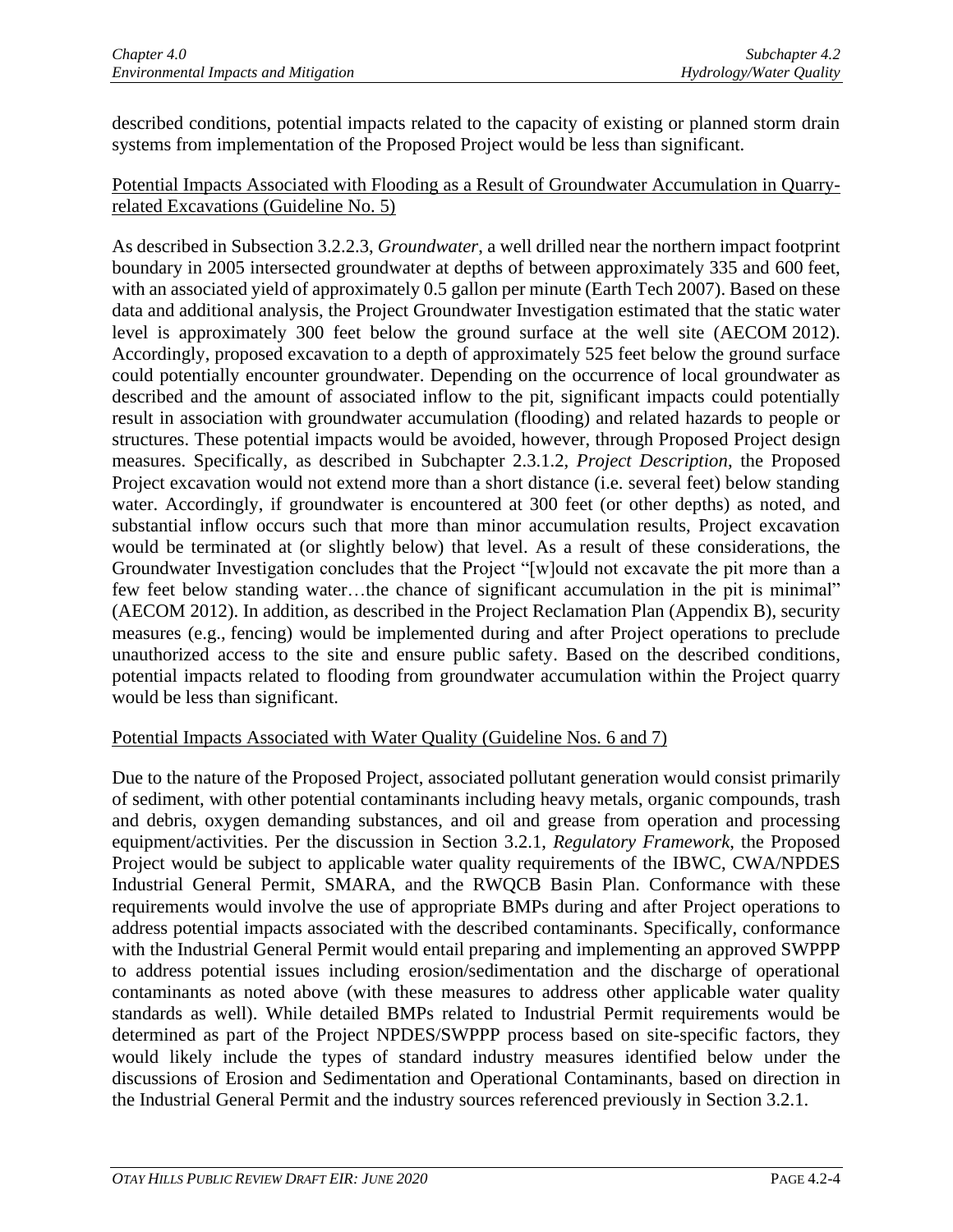In addition to the erosion and sedimentation BMPs to be implemented as part of the described NPDES SWPPP, the Project Reclamation Plan (Appendix B) includes a number of proposed measures to address both short- and long-term erosion/sediment control in association with proposed operations (with additional discussion provided below under the evaluation of Erosion and Sedimentation).

Project-related activities would not result in any direct effects to groundwater quality through activities such as underground storage of hazardous materials (e.g., underground fuel storage tanks). Accordingly, potential impacts to groundwater quality would be limited to the percolation of surface runoff and associated contaminants generated within the Project impact footprint. The following assessment of potential water quality impacts is therefore applicable to both surface and groundwater resources.

#### Erosion and Sedimentation

The Project impact footprint includes a number of topsoil and alluvial deposits with moderate to high erosion potential (refer to Table 3.1-1 and Appendices B and C), with this potential to be increased as a result of the proposed operations. Specifically, Project activities would involve: (1) removal of surface stabilizing features (i.e., vegetation); (2) creation of manufactured slopes; (3) excavation of existing compacted materials from cut areas (including existing ephemeral drainages); (4) on-site storage of excavated topsoil for use in reclamation efforts; and (5) redeposition of excavated and imported material as fill in proposed IDEFO and reclamation sites. The potential influx of eroded sediment into downstream receiving waters (including portions of the Tijuana River and/or Tijuana Estuary listed as impaired for sedimentation/siltation and turbidity, respectively) could result in direct effects such as increased turbidity, and also would provide a transport mechanism for other contaminants (e.g., hydrocarbons) that tend to adhere to sediment particles.

While graded/excavated areas and fill materials would ultimately be stabilized through efforts such as compaction and revegetation, erosion potential would be higher in the short-term than for pre-Project conditions. Erosion and sedimentation are also potential long-term concerns for the Project impact footprint, due to the fact that mined/reclaimed areas would encompass a number of manufactured slopes and fill areas that may not be developed for urban (residential and industrial) uses immediately following the completion of mineral extraction operations. Potential impacts related to erosion and sedimentation would be addressed primarily through conformance with applicable requirements of the NPDES Industrial Permit and SMARA, as outlined in Section 3.2.1. Specifically, NPDES conformance would include developing and implementing an approved SWPPP for proposed grading and excavation operations, including BMPs to address potential erosion and sedimentation. While specific BMPs would be determined during SWPPP processing based on site and Project characteristics (e.g., soils, slopes, grading/excavation parameters, etc.), they would include standard industry measures and guidelines contained in the NPDES Industrial General Permit, as well as the additional sources identified in Section 3.2.1. Typical erosion and sediment control measures that would likely be implemented as part of the Project SWPPP are summarized in Table 4.2-2, *Typical SWPPP Measures to Avoid or Minimize Impacts Related to Erosion and Sedimentation*. Erosion and sediment control measures proposed as part of the Project SMARA Reclamation Plan are outlined in Table 4.2-3, *Typical Measures Identified to Avoid or Minimize Erosion and Sedimentation Impacts in the Project SMARA Reclamation Plan*, with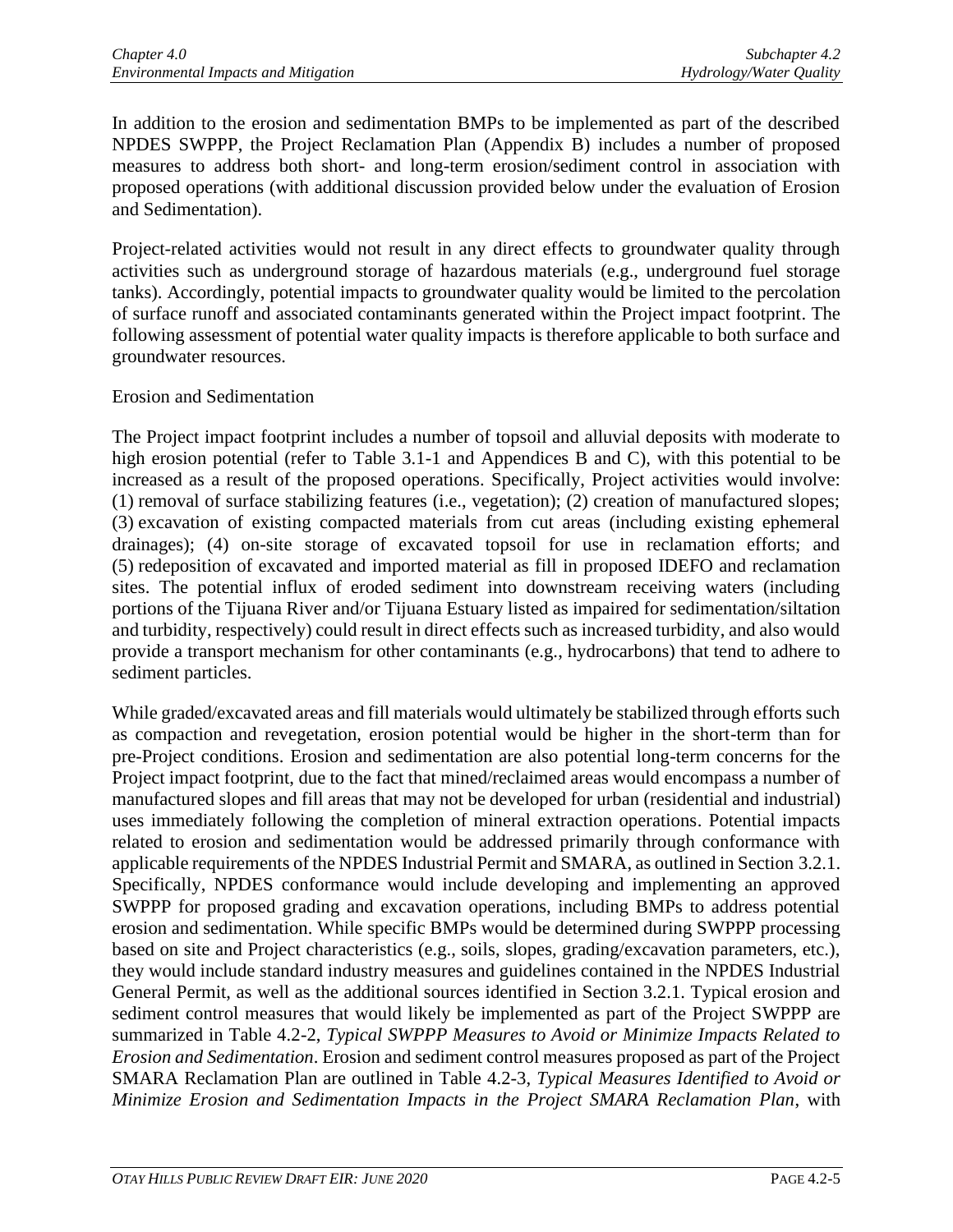additional information provided in Appendix B. Project-related BMPs associated with erosion and sedimentation would be further defined during SWPPP preparation and Reclamation Plan processing, with the resulting requirements taking priority over the more preliminary and general types of measures listed in Tables 4.2-2 and 4.2-3. It also should be noted that additional erosion and sediment control would be provided through several of the proposed BMPs identified in association with Project operations, including measures to avoid or minimize erosion and sedimentation (e.g., by preserving native habitats), as well as the potential for swales (or other features) to remove contaminants, including sediment, from Project site drainage (refer to the discussion of Operational Contaminants below for additional information).

Based on implementation of appropriate erosion and sediment control BMPs as part of, and in conformance with, the Project NPDES SWPPP and SMARA Reclamation Plan, Project-related erosion and sedimentation impacts would be less than significant.

#### Operational Contaminants

As described in Subchapter 2.1, proposed extraction and processing operations would involve the use and storage of materials including diesel fuel, gasoline, lubricants (e.g., grease and engine oil), solvents, and coolant. Project operations would also involve the generation of solid waste (e.g., trash, etc.) and the on-site use of portable toilets. These materials and activities could potentially result in the discharge of a number of contaminants as previously described, with associated potential impacts to downstream receiving waters (including the 303[d] listed waters described in Subsection 3.2.2.4, *Bi-annual Clean Water Act Assessments*). These potential impacts would be addressed through implementation of applicable BMPs identified in the NPDES Industrial General Permit SWPPP (which would also provide conformance for other water quality standards such as the IBWC and RWQCB Basin Plan). As previously described, the Project SWPPP would be generated as part of the Industrial General Permit conformance process and would include standard industry measures and guidelines contained in the Industrial Permit and additional sources identified in Section 3.2.1. Typical BMPs for control of operational contaminants that would likely be implemented as part of the Project SWPPP are summarized in Table 4.2-4, *Typical SWPPP Measures to Avoid or Minimize Impacts Related to Operational Contaminants*.

Operation of the Proposed Project would also involve backfilling the pit with inert fill material for the IDEFO. Examples of inert materials include fill dirt, concrete, and cured asphalt, which are materials that are non-biodegradable, non-flammable, and not chemically reactive. Per the Reclamation Plan for the Proposed Project (EnviroMine 2019b), fill material would be inspected upon arrival to verify that contaminated soils or garbage are not present; therefore, water quality issues associated with the use of contaminated fill would not occur.

Based on implementation of appropriate BMPs as part of, and in conformance with, the Project NPDES SWPPP, as well as implementation of required measures in the Project Reclamation Plan and other applicable regulatory requirements, potential water quality impacts from Project operation would be less than significant.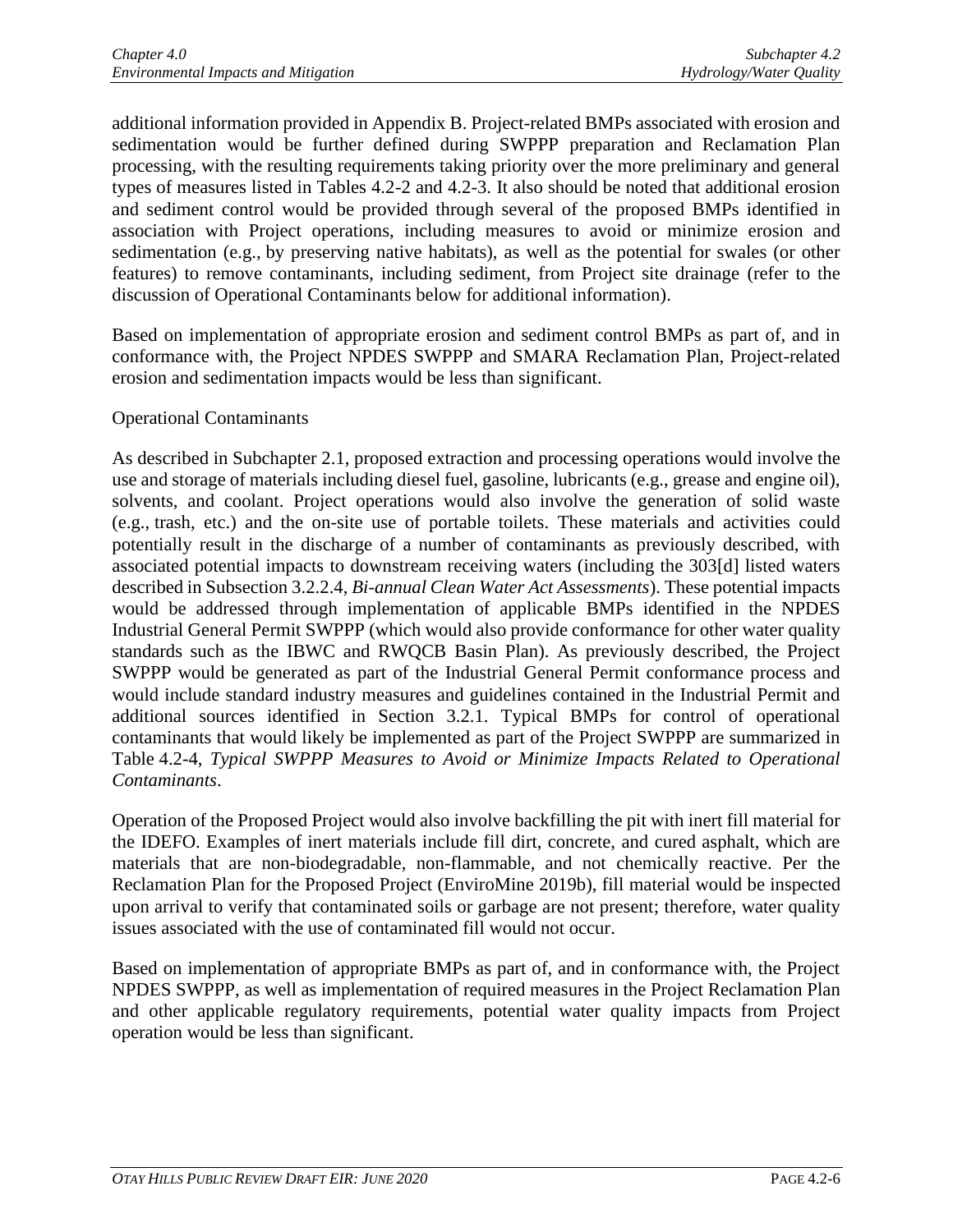## **4.2.2.2** *Significance of Impacts Prior to Mitigation*

As described above in Subsection 4.2.3.1, all impacts related to hydrology and water quality concerns would be less than significant with implementation of identified Project design features (including applicable technical report recommendations) and conformance with associated regulatory requirements.

#### **4.2.2.3** *Mitigation Measures*

Because no significant impacts were identified, mitigation measures are not required.

## **4.2.2.4** *Conclusion*

Based on the discussions provided above, potential development-specific hydrology and water quality impacts associated with implementation of the Proposed Project would be effectively avoided or reduced to less than significant levels through Project design features identified in Section 10.2.2 (including applicable recommendations in the Project Hydrology Report and Reclamation Plan provided in Appendices D1 and B, respectively) and conformance with associated regulatory requirements. Accordingly, no mitigation measures are required or proposed.

## **4.2.3 Extraction to Natural Grade Alternative**

As described in Chapter 2.0, *Description of Proposed Project/Action and Alternatives*, this alternative would include only Phases 1 and 2 of the Proposed Project. Accordingly, while the overall impact footprint would be the same as the Proposed Project, excavation would only extend to natural grade elevations (i.e., to daylight with existing adjacent elevations to the west), and aggregate extraction would be limited to approximately 19 million tons (versus 89.2 million tons under the Proposed Project). The operational characteristics under the Extraction to Natural Grade Alternative would be the same as described for the Proposed Project, although the IDEFO would not be implemented and no associated backfill would occur.

## **4.2.3.1** *Analysis of Project Effects and Determination as to Significance*

#### Potential Impacts Associated with Drainage Alteration and Related Erosion/Siltation Hazards (Guideline No. 1)

The nature and extent of on- and off-site drainage alteration and related potential erosion/siltation impacts under the Extraction to Natural Grade Alternative would be similar to those described above for the Proposed Project, although the depth of excavation would be reduced. Specifically, overall existing surface drainage patterns and flow directions would not be altered in the mining or post-mining conditions under this alternative, although several small, ephemeral on-site drainages would be temporarily affected during quarry operations. Based on the small size and ephemeral nature of these drainages, the limited amount of associated runoff, and the net reduction of 100-year storm flows from the impact footprint, potential impacts to drainage patterns/directions and related downstream erosion/siltation from the Extraction to Natural Grade Alternative would be less than significant.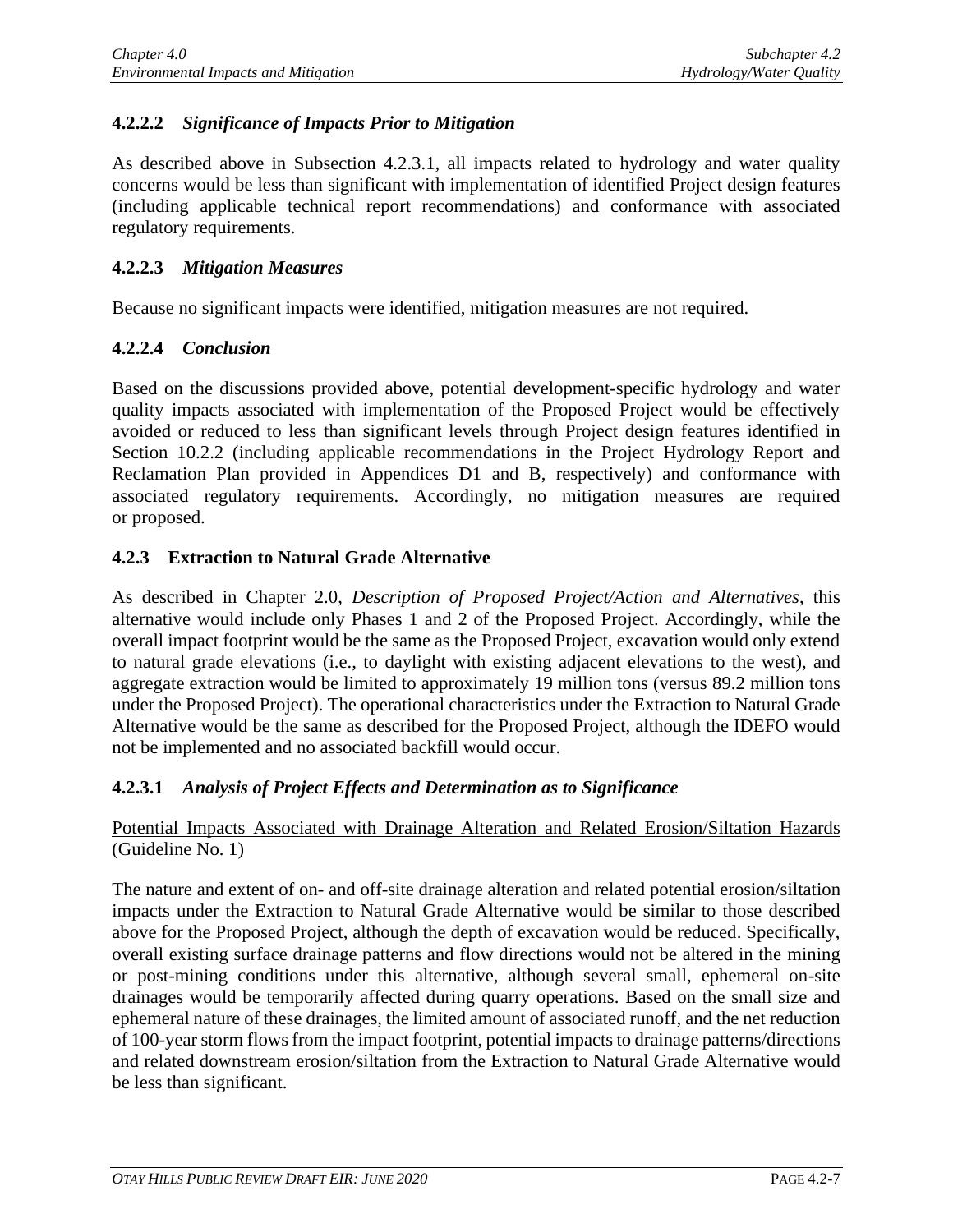## Potential Impacts Associated with Runoff Volumes/Velocities and Related Flooding or Floodplain Hazards (Guideline Nos. 2 and 4)

As described above for the Proposed Project, this alternative would not result in the addition of substantial areas of impervious surfaces such as pavement and structures that would result in increased runoff volumes and velocities. Similarly, drainage structures for the Extraction to Natural Grade Alternative would likely include a series of unlined swales, brow ditches and/or berms to collect and convey runoff into appropriate areas, and may potentially include a detention basin, drainage outlets, and water quality features (similar to the Proposed Project). Anticipated 100-year storm flows from (leaving) the impact footprint under this alternative would be expected to exhibit a minor decrease from existing levels, similar to the Proposed Project. Based on the described conditions and the anticipated reduction of overall post-development 100-year storm runoff from the impact footprint, potential impacts related to runoff volumes/velocities and associated flooding/floodplain hazards from the Extraction to Natural Grade Alternative would be less than significant.

Implementation of the Extraction to Natural Grade Alternative would not be expected to result in adverse effects related to hydromodification. Specifically, as described for the Proposed Project, this alternative is anticipated to result in a net reduction of flows from the impact footprint, and no adverse effects from increased stream flows, associated sediment transport, or morphological changes in channels receiving the runoff are anticipated. Accordingly, no impacts related to hydromodification would be anticipated from the Extraction to Natural Grade Alternative.

As described in Subsection 3.2.2.2 and above for the Proposed Project, the impact footprint and vicinity under this alternative are located outside of mapped 100-year floodplains, with the closest such floodplain located approximately one mile to the west. Accordingly, the Extraction to Natural Grade Alternative would not cause any impacts related to flooding/ floodplain hazards or the related impediment or redirection of flood waters.

## Potential Impacts Associated with the Capacity of Existing or Planned Storm Drain Systems (Guideline No. 3)

As previously described, implementation of the Extraction to Natural Grade Alternative would be expected to result in a net reduction of flows from the impact footprint, with individual discharge points anticipated to exhibit either reduced or unchanged (i.e., with regulation via detention) flows as described for the Proposed Project. As a result, no associated adverse effects to existing or planned downstream storm drain systems would result from this alternative. The Extraction to Natural Grade Alternative would also not involve extensive development such as structures or pavement, with associated storm drain facilities likely to consist of a series of swales, brow ditches, and/or berms (and potentially a detention basin) similar to those described for the Proposed Project. All of these facilities would be designed to accommodate 100-year storm flows per applicable regulatory standards. Based on the described conditions, potential impacts related to the capacity of existing or planned storm drain systems from the Extraction to Natural Grade Alternative would be less than significant.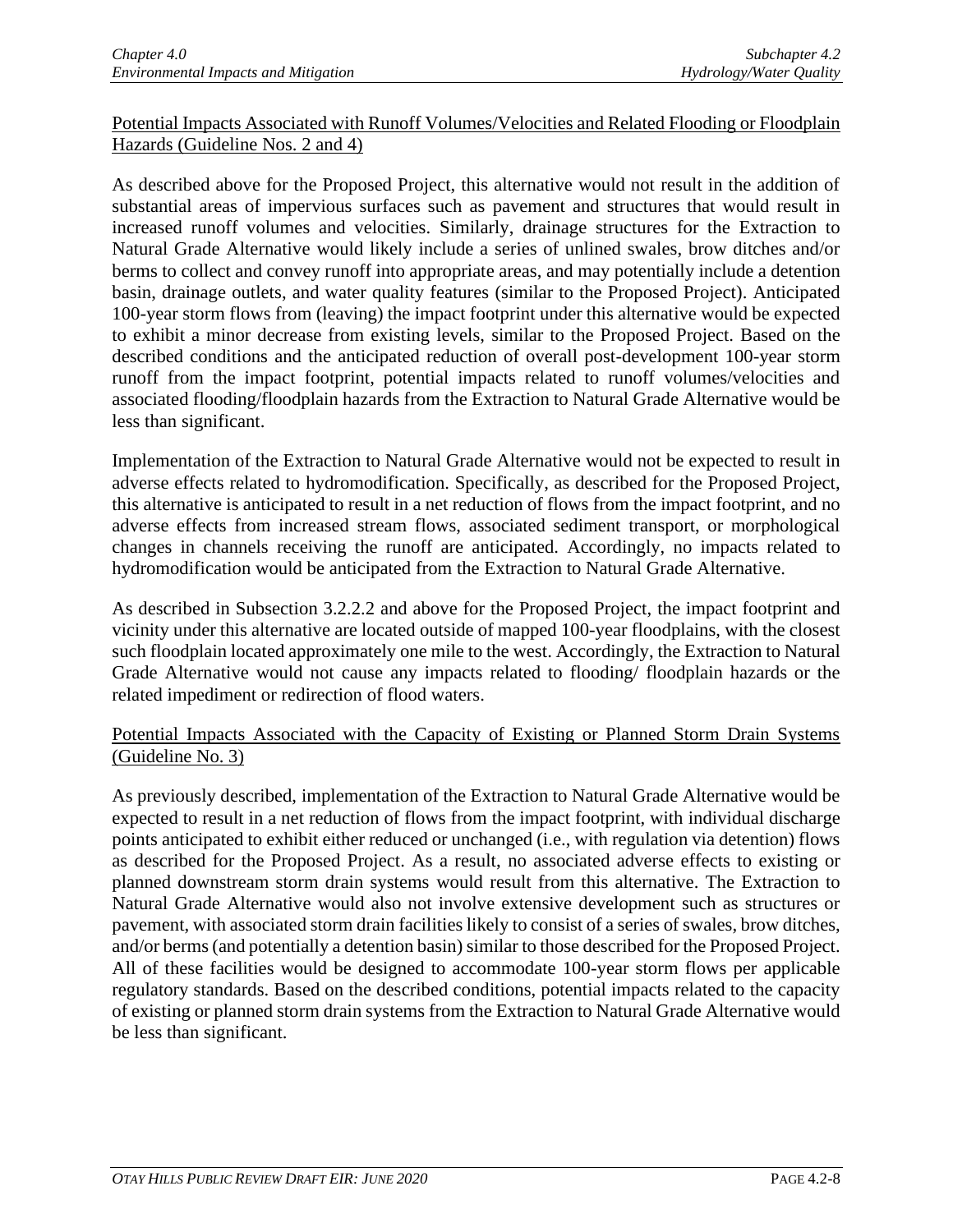Potential Impacts Associated with Flooding as a Result of Groundwater Accumulation in Quarryrelated Excavations (Guideline No. 5)

Excavation levels under this alternative would encompass elevations of between approximately 580 and 800 feet AMSL, while static groundwater levels are anticipated to occur at depths of approximately 300 feet below the existing ground surface (approximately 370 feet AMSL), as described for the Proposed Project. Based on these conditions, no potential impacts related to flooding from groundwater accumulation within the quarry would occur under the Extraction to Natural Grade Alternative.

## Potential Impacts Associated with Water Quality (Guideline Nos. 6 and 7)

Downstream receiving waters, Section 303(d) listings, and anticipated potential pollutants under the Extraction to Natural Grade Alternative would be similar to those described above for the Proposed Project (refer also to Subchapter 3.2, *Hydrology/Water Quality*); however, since the IDEFO (inert landfill) would not be included, those materials would not be brought to the site, further reducing any potential for possible impacts. Anticipated pollutant generation would consist primarily of sediment, with other potential contaminants including heavy metals, organic compounds, trash and debris, oxygen demanding substances, and oil and grease from operation and processing equipment/activities. Accordingly, this alternative would be subject to similar water quality requirements as described for the Proposed Project, including applicable elements of the IBWC, NPDES Industrial General Permit, SMARA, and the RWQCB Basin Plan. Conformance with these requirements would involve the use of appropriate BMPs, similar to those described for the Proposed Project in Tables 4.2-2 through 4.2-4. Based on implementation of appropriate BMPs as part of, and in conformance with, requirements under the NPDES/SWPPP, SMARA Reclamation Plan, and other applicable standards, potential water quality impacts from the Extraction to Natural Grade Alternative would be less than significant.

## **4.2.3.2** *Significance of Impacts Prior to Mitigation*

As described above in Subsection 4.2.4.1, all impacts related to hydrology and water quality concerns would be less than significant with identified design features (including implementation of applicable technical report recommendations) and conformance with associated regulatory requirements.

## **4.2.3.3** *Mitigation Measures*

Because no significant impacts were identified, mitigation measures are not required.

# **4.2.3.4** *Conclusion*

Based on the discussions provided above, potential development-specific hydrology and water quality impacts associated with implementation of the Extraction to Natural Grade Alternative would be effectively avoided or reduced to less than significant levels through Project design features identified in Chapter 10 (including implementation of applicable recommendations from the Hydrology Report and Reclamation Plan provided in Appendices D1 and B, respectively) and conformance with associated regulatory requirements. Accordingly, no mitigation measures are required or proposed.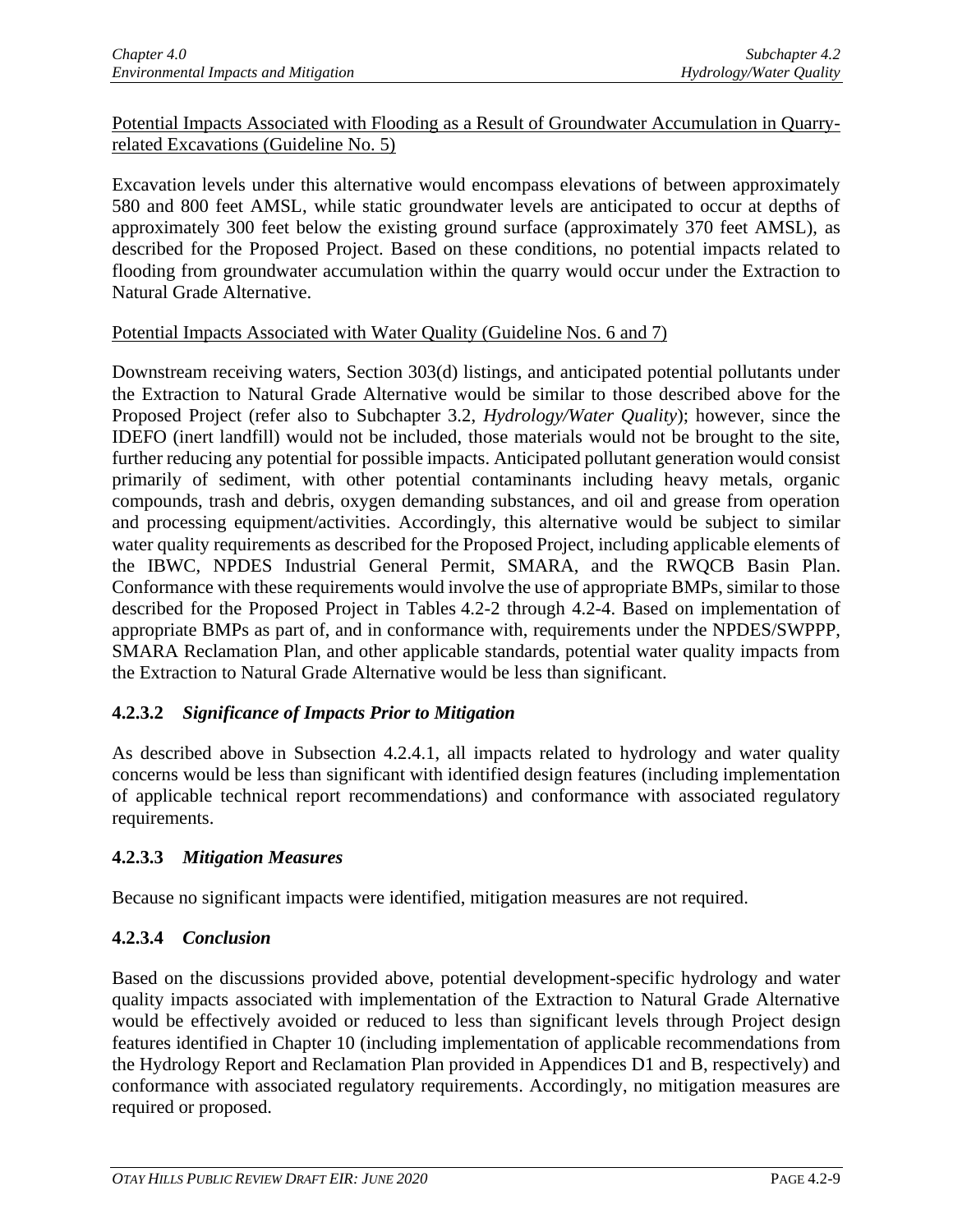# **4.2.4 Extraction to Varying Depth Alternative**

As described in Chapter 2.0, the Extraction to Varying Depth Alternative would include aggregate extraction to a depth between 50 feet and 200 feet below natural grade. The overall impact footprint would be the same as the Proposed Project, with aggregate extraction to include approximately 35 to 60 million tons (versus 89.2 million tons under the Proposed Project). The operational characteristics of this alternative would be the same as described for Proposed Project, including implementation of the IDEFO with up to approximately 150 to 300 feet of backfill.

## **4.2.4.1** *Analysis of Project Effects and Determination as to Significance*

#### Potential Impacts Associated with Drainage Alteration and Related Erosion/Siltation Hazards (Guideline No. 1)

The nature and extent of on- and off-site drainage alteration and related potential erosion/siltation impacts under the Extraction to Varying Depth Alternative would be similar to those described above for the Proposed Project, although the depth of excavation would be reduced. Specifically, overall existing surface drainage patterns and flow directions would not be altered in the mining or post-mining conditions under this alternative, although several small, ephemeral on-site drainages would be temporarily affected during quarry operations. Based on the small size and ephemeral nature of these drainages, the limited amount of associated runoff, and the net reduction of 100-year storm flows from the impact footprint, however, potential impacts to drainage patterns/directions and related downstream erosion/siltation from the Extraction to Varying Depth Alternative would be less than significant.

#### Potential Impacts Associated with Runoff Volumes/Velocities and Related Flooding or Floodplain Hazards (Guideline Nos. 2 and 4)

As described above for the Proposed Project, this alternative would not result in the addition of substantial areas of impervious surfaces such as pavement and structures that would result in increased runoff volumes and velocities. Similarly, drainage structures for the Extraction to Varying Depth Alternative would likely include a series of unlined swales, brow ditches and/or berms to collect and convey runoff into appropriate areas, and may potentially include a detention basin, drainage outlets, and water quality features (similar to the Proposed Project). Anticipated 100-year storm flows from (leaving) the impact footprint under this alternative would be expected to exhibit a minor decrease from existing levels, similar to the Proposed Project. Based on the described conditions and the anticipated reduction of overall post-development 100-year storm runoff from the impact footprint, potential impacts related to runoff volumes/velocities and associated flooding/floodplain hazards from the Extraction to Varying Depth Alternative would be less than significant.

Implementation of the Extraction to Varying Depth Alternative would not be expected to result in adverse effects related to hydromodification. Specifically, as described for the Proposed Project, this alternative is anticipated to result in a net reduction of flows from the impact footprint, and no anticipated adverse effects from increased stream flows, associated sediment transport, or morphological changes in channels receiving the runoff are anticipated. Accordingly, no impacts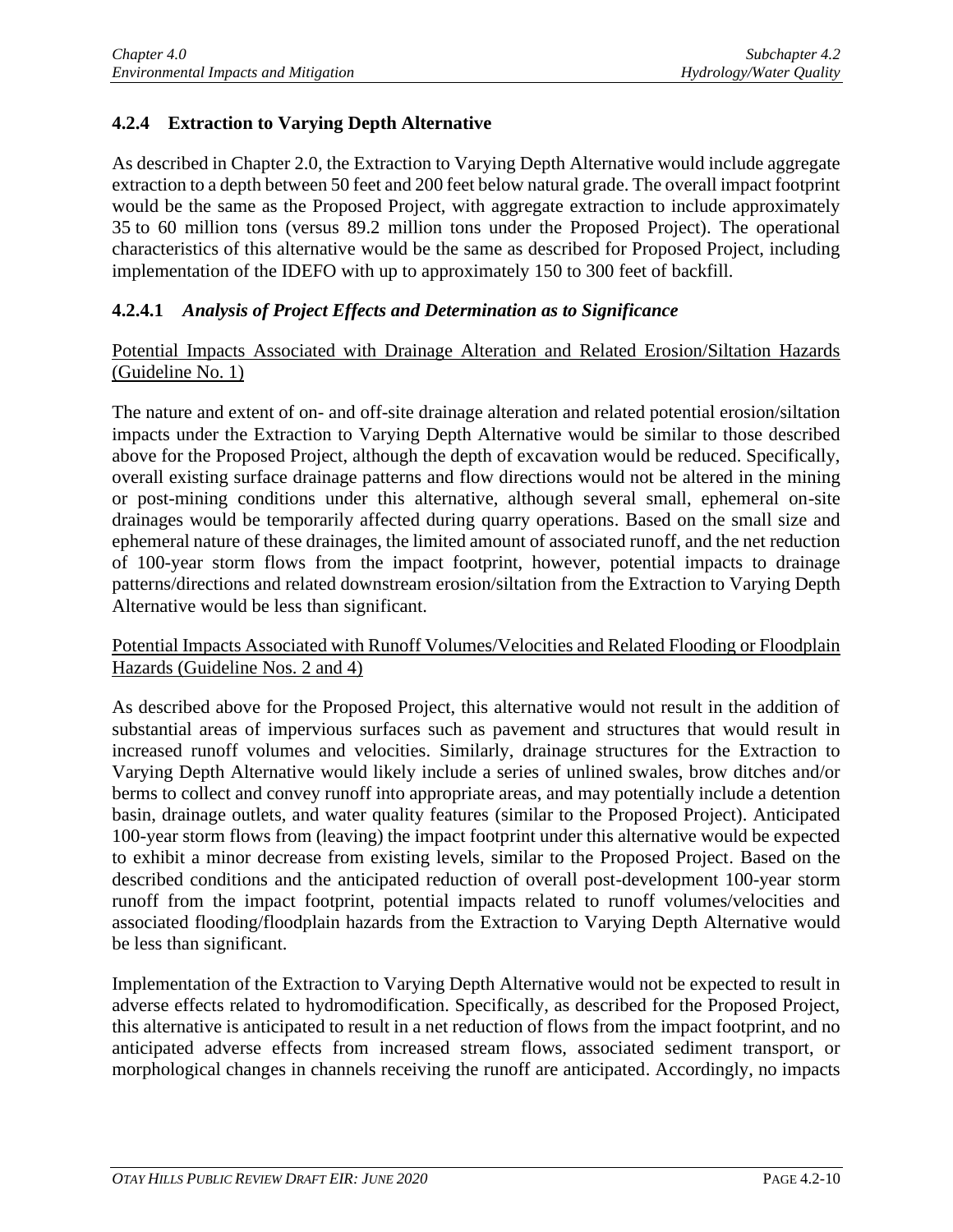related to hydromodification would be anticipated from the Extraction to Varying Depth Alternative.

As described in Section 3.2.2.2 and above for the Proposed Project, the impact footprint and vicinity under this alternative are located outside of mapped 100-year floodplains, with the closest such floodplain located approximately one mile to the west. Accordingly, the Extraction to Varying Depth Alternative would not be subject to any impacts related to flooding/floodplain hazards or the related impediment or redirection of flood waters.

## Potential Impacts Associated with the Capacity of Existing or Planned Storm Drain Systems (Guideline No. 3)

As previously described, implementation of the Extraction to Varying Depth Alternative would be expected to result in a net reduction of flows from the impact footprint, with individual discharge points anticipated to exhibit either reduced or unchanged (i.e., with regulation via detention) flows as described for the Proposed Project. As a result, no associated adverse effects to existing or planned downstream storm drain systems would result from this alternative. The Extraction to Varying Depth Alternative would also not involve extensive development such as structures or pavement, with associated storm drain facilities likely to consist of a series of swales, brow ditches, and/or berms (and potentially a detention basin) similar to those described for the Proposed Project. All of these facilities would be designed to accommodate 100-year storm flows per applicable regulatory standards. Based on the described conditions, potential impacts related to the capacity of existing or planned storm drain systems from the Extraction to Varying Depth Alternative would be less than significant.

#### Potential Impacts Associated with Flooding as a Result of Groundwater Accumulation in Quarryrelated Excavations (Guideline No. 5)

Excavation levels under this alternative would encompass elevations of between approximately 380 and 800 feet AMSL, while static groundwater levels are anticipated to occur at depths of approximately 300 feet below the existing ground surface (approximately 370 feet AMSL), as described for the Proposed Project. Accordingly, proposed excavation under this alternative could potentially encounter groundwater. Depending on the occurrence of local groundwater as described, and the amount of associated inflow to the pit, significant impacts could potentially result in association with groundwater accumulation (flooding) and related hazards to people or structures. These potential impacts would be avoided, however, through similar design measures as identified for the Proposed Project in Section 10.2.2. Specifically, because excavation would not extend more than a short distance (i.e. several feet) below standing water, if substantial groundwater inflow occurs such that more than minor accumulation results, excavation would be terminated at (or slightly below) that level. In addition, as described in the Project Reclamation Plan (Appendix B), security measures (e.g., fencing) would be implemented during and after Project operations to preclude unauthorized access to the site and ensure public safety. Based on these considerations, potential impacts related to flooding from groundwater accumulation under the Extraction to Varying Depth Alternative would be less than significant.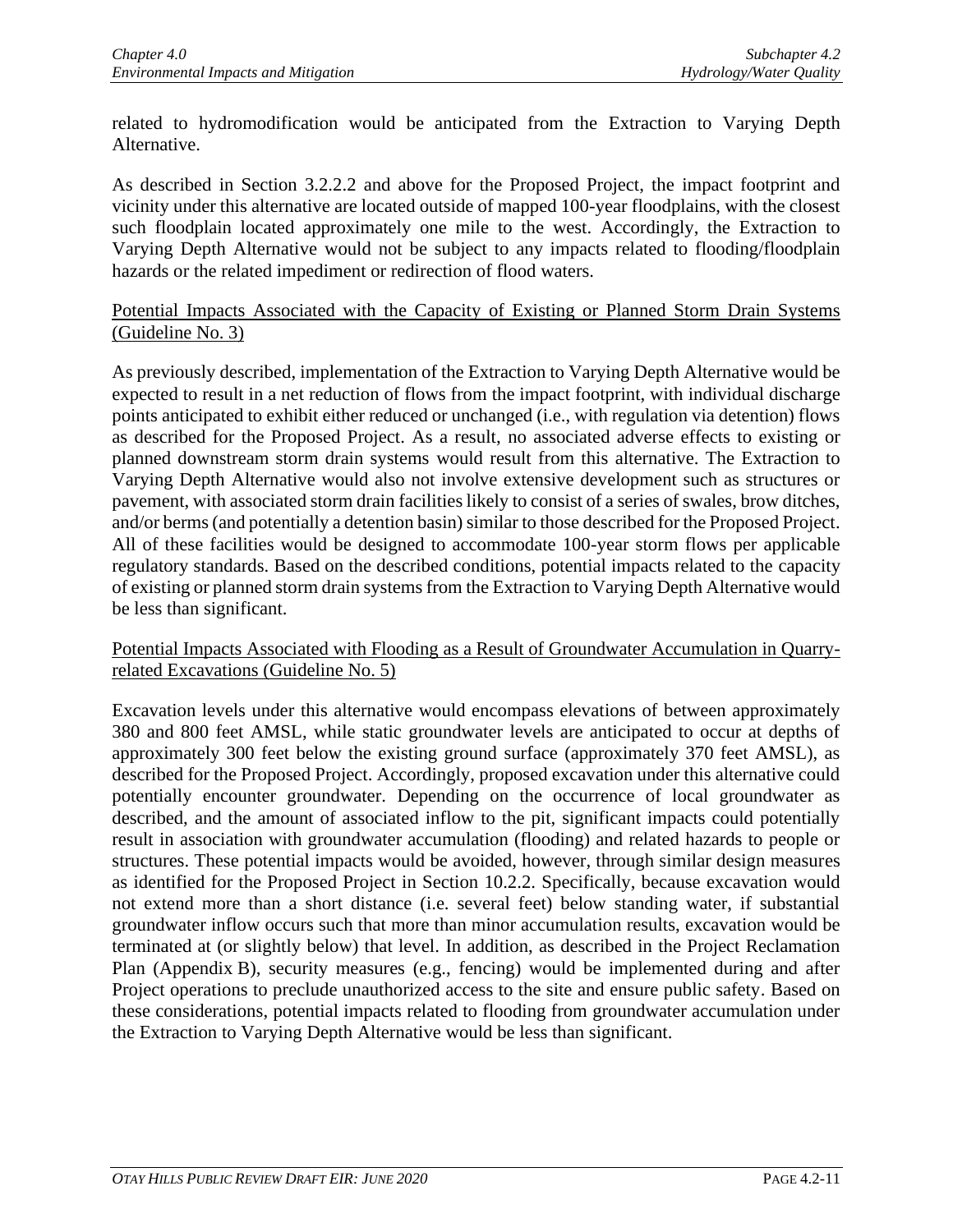## Potential Impacts Associated with Water Quality (Guideline Nos. 6 and 7)

Downstream receiving waters, Section 303(d) listings, and anticipated potential pollutants under the Extraction to Varying Depth Alternative would be the same as those described above for the Proposed Project (refer also to Subchapter 3.2). Specifically, anticipated pollutant generation would consist primarily of sediment, with other potential contaminants including heavy metals, organic compounds, trash and debris, oxygen demanding substances, and oil and grease from operation and processing equipment/activities. Accordingly, this alternative would be subject to similar water quality requirements as described for the Proposed Project, including applicable elements of the IBWC, NPDES Industrial General Permit, SMARA, and the RWQCB Basin Plan. Conformance with these requirements would involve the use of appropriate BMPs, similar to those described for the Proposed Project in Tables 4.2-2 through 4.2-4. Based on implementation of appropriate BMPs as part of, and in conformance with, requirements under the NPDES/SWPPP, SMARA Reclamation Plan, and other applicable standards, potential water quality impacts from the Extraction to Varying Depth Alternative would be less than significant.

## **4.2.4.2** *Significance of Impacts Prior to Mitigation*

As described above in Subsection 4.2.5.1, all impacts related to hydrology and water quality concerns would be less than significant with Project design features identified in Chapter 10 (including implementation of applicable technical report recommendations) and conformance with associated regulatory requirements.

## **4.2.4.3** *Mitigation Measures*

Because no significant impacts were identified, mitigation measures are not required.

# **4.2.4.4** *Conclusion*

Based on the discussions provided above, potential development-specific hydrology and water quality impacts associated with implementation of the Extraction to Varying Depth Alternative would be effectively avoided or reduced to less than significant levels through identified design features (including implementation of applicable recommendations from the Hydrology Report and Reclamation Plan provided in Appendices D1 and B, respectively) and conformance with associated regulatory requirements. Accordingly, no mitigation measures are required or proposed.

# **4.2.5 No Project/Existing Plan Alternative**

# **4.2.5.1** *Analysis of Project Effects and Determination as to Significance*

Under this alternative, the Project MUP would not be proposed and there would be no construction aggregate extraction facility or inert debris landfill developed on site. Of the 410-acre Project site, 316 acres are located within the EOMSP area and would be developed as envisioned in the EOMSP, with associated land use designations for the Project site including Mixed Industrial and Rural Residential uses. Associated development would be subject to applicable regulatory requirements, potentially including the following: (1) NPDES General Construction Activity Storm Water Permit (Construction General Permit, NPDES No. CAS000002, Order No. 2009- 0009-DWQ, as amended); (2) NPDES General Groundwater Extraction Waste Discharge Permit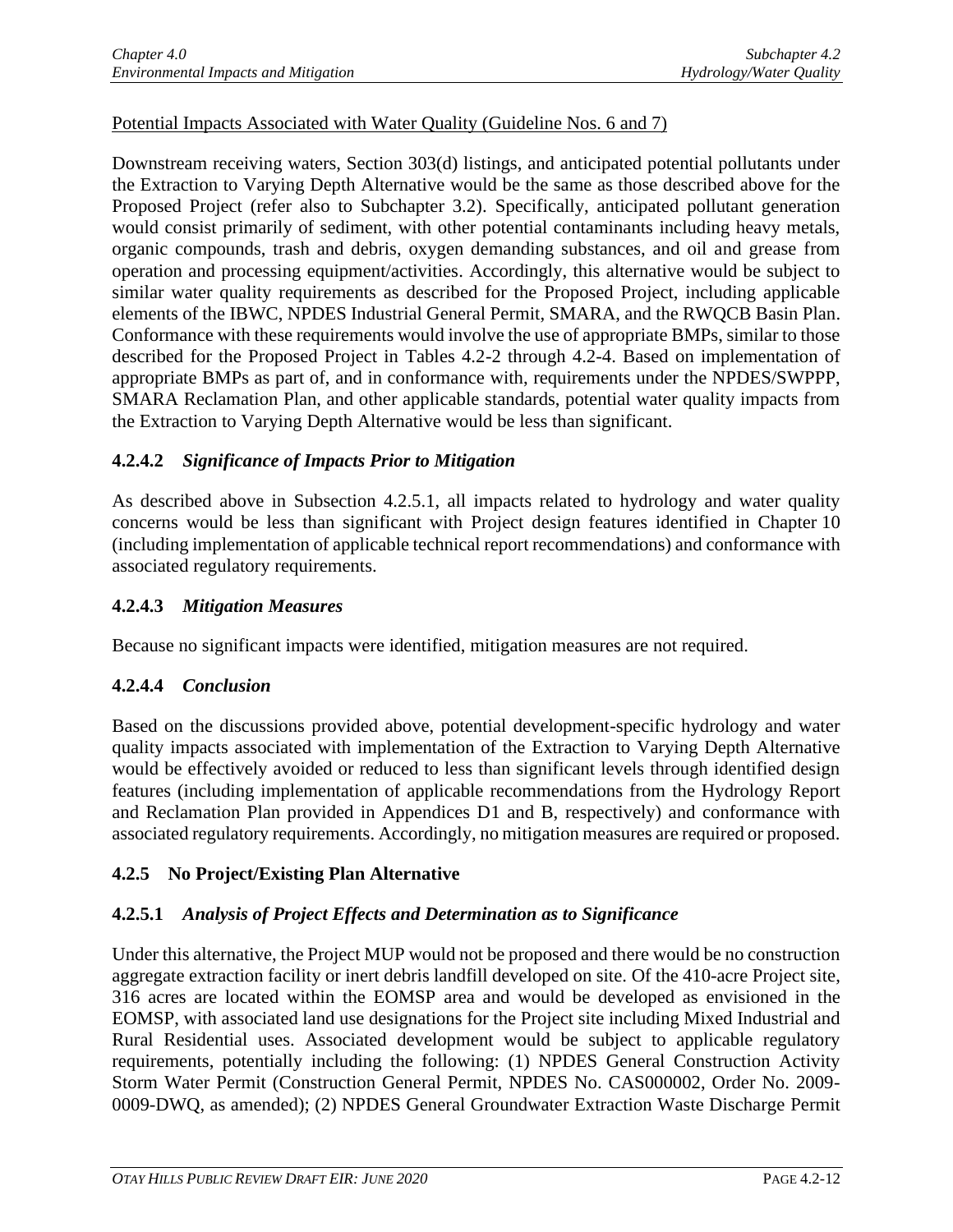For Discharge To Surface Waters in the San Diego Region Except For San Diego Bay (Groundwater Permit, NPDES No. CAG919002, Order No. R9-2008-0002); (3) NPDES Municipal Permit; and (4) County standards including the Watershed Protection, Stormwater Management, and Discharge Control Ordinance (Stormwater Ordinance, No. 10096), the associated Stormwater Standards Manual (Manual) and Low Impact Development (LID) Handbook, and the County Standard Urban Storm Water Mitigation Plan (SUSMP). While specific development parameters under the No Project/Existing Plan Alternative are unknown, conformance with the noted storm water regulations (and other applicable regulatory standards as described above for the Proposed Project in Section 4.2.2) is mandatory. Accordingly, it is assumed that all associated potential impacts related to drainage alteration/erosion, runoff volumes/velocities and associated flooding/floodplains, the capacity of existing/planned storm water drainage systems, groundwater, and water quality would less than significant.

## **4.2.5.2** *Significance of Impacts Prior to Mitigation*

As described above in Subsection 4.2.5.1, all impacts related to hydrology and water quality concerns would be less than significant with applicable regulatory compliance.

# **4.2.5.3** *Mitigation Measures*

Because no significant impacts were identified, mitigation measures are not required.

# **4.2.5.4** *Conclusion*

Based on the discussions provided above, potential development-specific hydrology and water quality impacts associated with implementation of the No Project/Existing Plan Alternative would be effectively avoided or reduced to less than significant levels through conformance with associated regulatory requirements. Accordingly, no mitigation measures are required or proposed.

## **4.2.6 No Project Alternative**

## **4.2.6.1** *Analysis of Project Effects and Determination as to Significance*

Under the No Project Alternative, no development or other disturbance of the site would occur, and no associated potential impacts related to drainage alteration/erosion, runoff volumes/velocities and associated flooding/floodplains, the capacity of existing/planned storm water drainage systems, groundwater, or water quality would occur. Additionally, there would be no establishment of a preserve with management and monitoring directed at species and habitat; however, the existence or absence of a biological open space preserve would not affect the hydrology or water quality of the Project site. Under this alternative, the Project site would be expected to remain in its current condition.

## **4.2.6.2** *Significance of Impacts Prior to Mitigation*

As described in Subsection 4.2.2.1, no direct impacts related to hydrology and water quality concerns would occur under the No Project Alternative.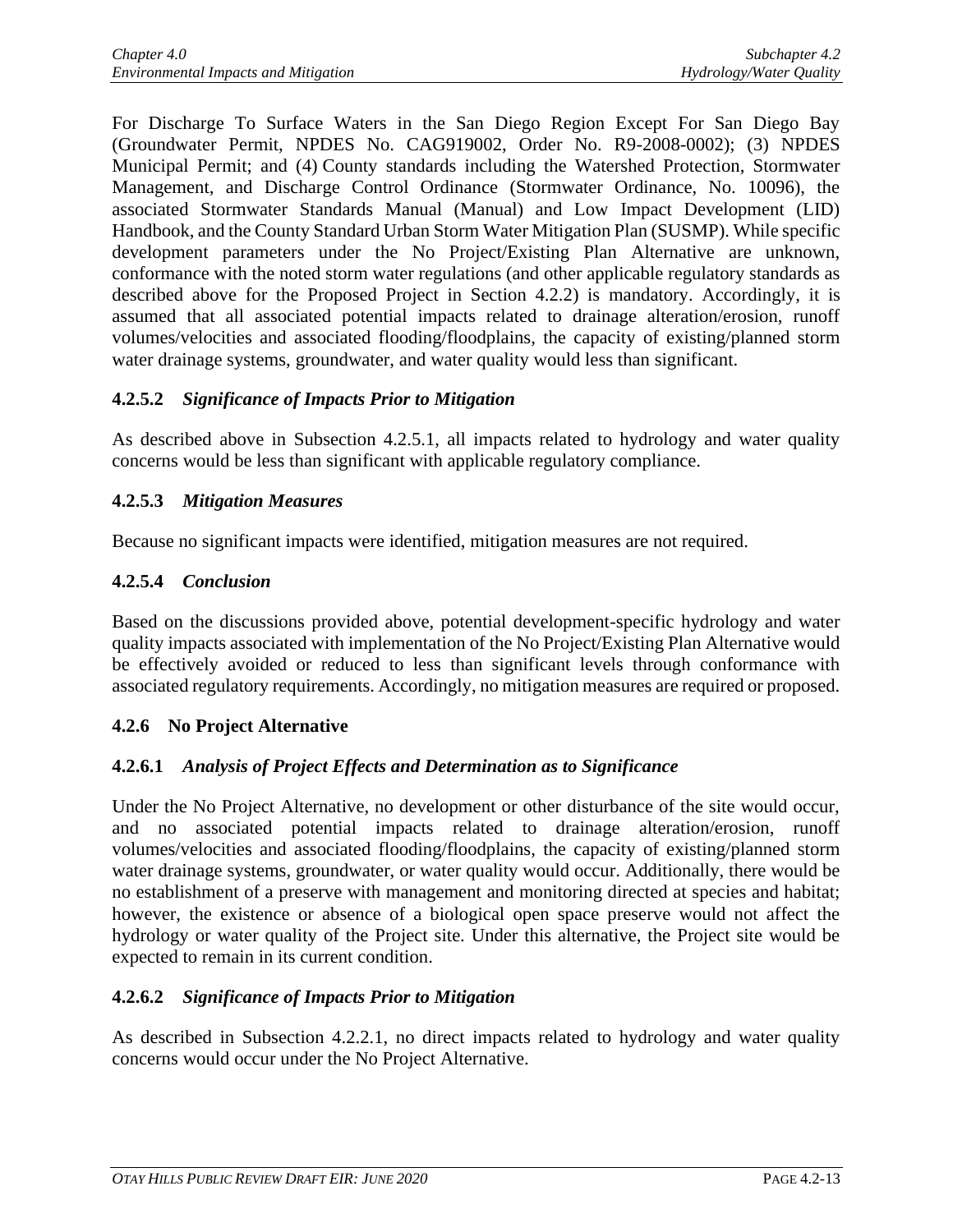# **4.2.6.3** *Mitigation Measures*

Because no significant impacts were identified, mitigation measures are not required.

#### **4.2.6.4** *Conclusion*

Implementation of the No Project Alternative would not entail any proposed development or disturbance, with the project site remaining in its current (largely undeveloped) condition. Accordingly, no project-specific impacts related to hydrology/water quality would occur, and no mitigation measures are required or proposed.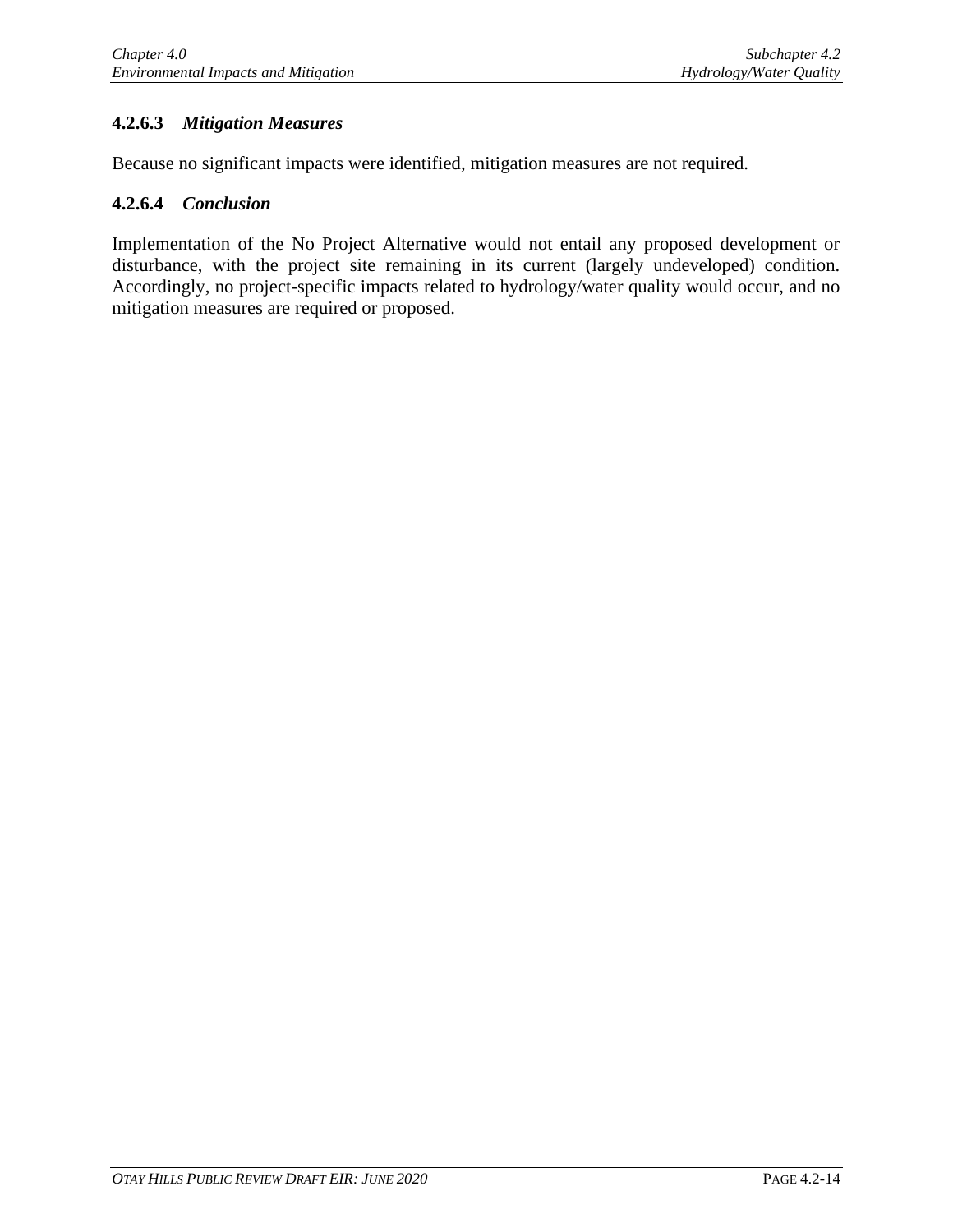| 1 adie 4.2-1<br><b>SUMMARY OF EXISTING AND POST-MINING CONDITION 100-YEAR FLOWS</b> |                           |            |                       |                                          |            |                       |
|-------------------------------------------------------------------------------------|---------------------------|------------|-----------------------|------------------------------------------|------------|-----------------------|
| <b>Discharge</b><br>Location <sup>1</sup>                                           | <b>Existing Condition</b> |            |                       | <b>Post-Mining Condition<sup>2</sup></b> |            |                       |
|                                                                                     | <b>Tributary</b>          | 100-year   | 100-year              | <b>Tributary</b>                         | 100-year   | 100-year              |
|                                                                                     | Area (acres)              | Flow (cfs) | <b>Velocity (fps)</b> | Area (acres)                             | Flow (cfs) | <b>Velocity</b> (fps) |
| A                                                                                   | 368.65                    | 559        | 14.2                  | 375.08                                   | 574        | 12.3                  |
| B                                                                                   | 13.79                     | 28         | 2.4                   |                                          |            | $\qquad \qquad -$     |
| C                                                                                   | 46.98                     | 94         | 3.4                   | 50.46                                    | 87         | 4.8                   |
| D                                                                                   | 25.60                     | 58         | 2.2                   | 29.07                                    | 57         | 4.3                   |
| E                                                                                   | 38.27                     | 80         | 3.5                   | 38.68                                    | 65         | 9.4                   |
|                                                                                     | 493.29                    | 819        |                       | 493.29                                   | 783        | $-$                   |

**Table 4.2-1**

<sup>1</sup> refer to Project Hydrology Report (Appendix D1)

 $2$  Note that the Hydrology Report analyzed a slightly larger impact footprint (110 acres) for the Project; therefore, these values are considered a conservative estimate.

 $cfs = cubic \tfeet per second; fps = feet per second$ 

#### **Table 4.2-2 TYPICAL SWPPP MEASURES TO AVOID OR MINIMIZE IMPACTS RELATED TO EROSION AND SEDIMENTATION**

Typical drainage, erosion and sediment control measures that would likely be implemented as part of the Project NPDES Industrial General Permit SWPPP, including measures associated with the pending Industrial General Permit update (refer to Section 3.2.1), include the following:

- Employ Qualified SWPPP Developers (QSDs) and Qualified SWPPP Practitioners (QSPs) for SWPPP preparation/implementation.
- Use phased grading schedules to limit the area subject to erosion at any given time.
- Ensure that active grading/excavation areas and activities have adequate erosion and sediment controls in place prior the onset of applicable precipitation events.
- Properly manage storm water and non-storm water flows to minimize runoff.
- Use positive grading techniques and appropriate drainage facilities (e.g., swales or brow ditches) to direct surface flows away from unstable areas such as manufactured slopes and material stockpiles, and into drainage facilities and/or outlets.
- Use erosion control/stabilizing measures such as geotextiles, mulching, mats, plastic sheets/tarps, fiber rolls, soil binders, compost blankets, soil roughening, or temporary hydroseeding (or other plantings) in appropriate locations, such as graded areas and slopes.
- Use sediment controls in applicable areas to ensure perimeter control and prevent off-site sediment/particulate transport. Specific measures may include temporary inlet filters, silt fence, fiber rolls, silt dikes, biofilter bags, gravel bags, compost bags/berms, street sweeping/vacuuming, energy dissipators, stabilized construction access points/sediment stockpiles, properly fitted covers for sediment transport vehicles, and (if applicable) advanced treatment systems.
- Store BMP materials in applicable on-site areas to provide "standby" capacity adequate to provide complete protection of exposed areas and prevent off-site sediment transport.
- Provide full erosion control for disturbed areas with no scheduled activity for 14 or more consecutive calendar days.
- Provide appropriate training for personnel responsible for BMP installation and maintenance.
- Implement Numeric Effluent Limitations (NELs) as appropriate.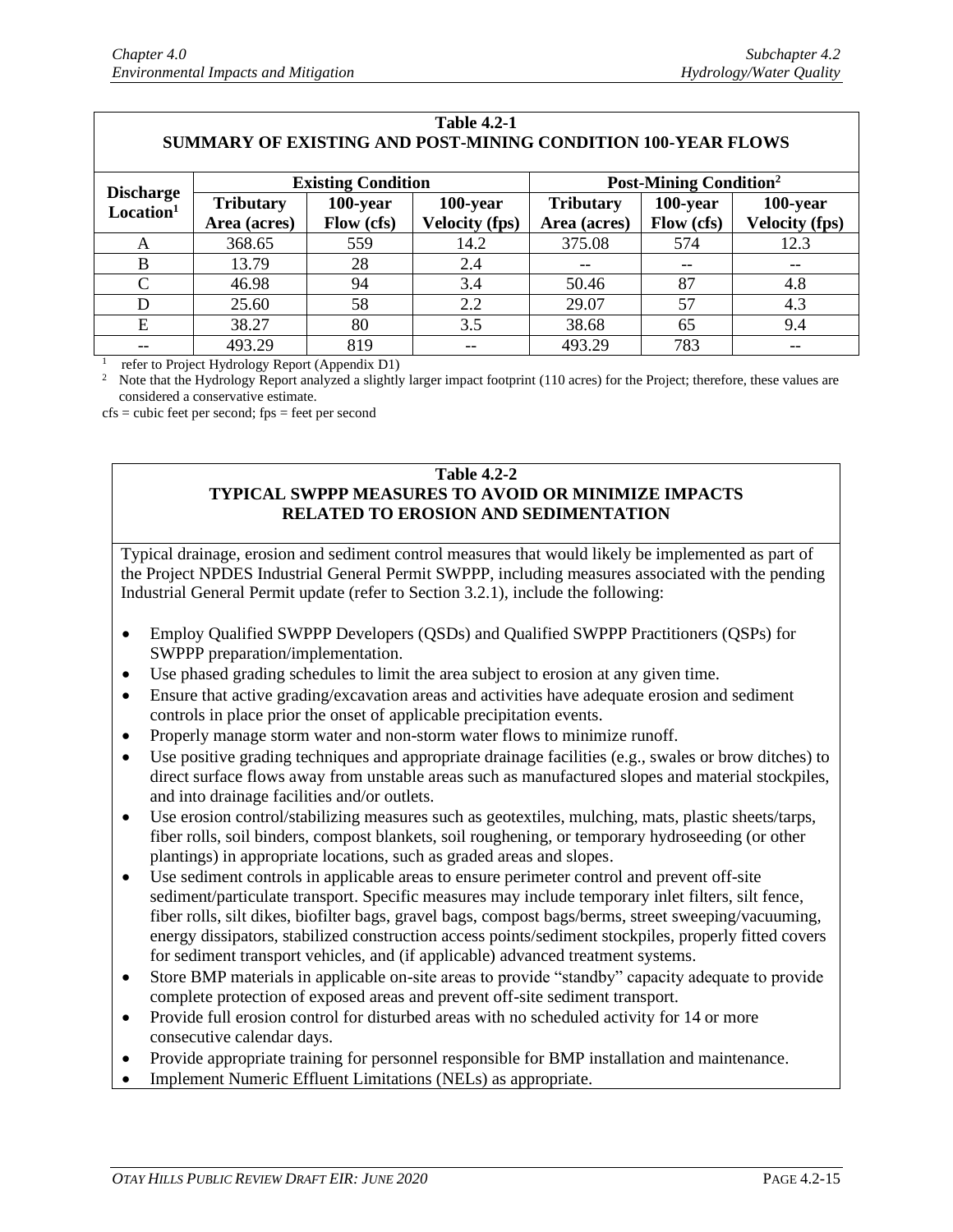#### **Table 4.2-2 (cont.) TYPICAL SWPPP MEASURES TO AVOID OR MINIMIZE IMPACTS RELATED TO EROSION AND SEDIMENTATION**

- Use solid waste management efforts such as proper containment/disposal of construction debris.
- Comply with local dust control requirements, potentially including measures such as regular watering, use of chemical palliatives, and limiting construction during periods of high wind.
- Install permanent landscaping, with emphasis on native and/or drought-tolerant varieties, as soon as feasible during or after construction.
- Prepare and implement a program to ensure appropriate BMP monitoring/reporting, testing, effectiveness, and conformance with applicable discharge requirements, including during storm events.
- Implement additional BMPs as necessary to ensure adequate erosion and sediment control pursuant to regulatory requirements.

#### **Table 4.2-3**

## **TYPICAL MEASURES TO AVOID OR MINIMIZE EROSION AND SEDIMENTATION IMPACTS IDENTIFIED IN THE PROJECT SMARA RECLAMATION PLAN**

- Overall pre-development drainage patterns would be retained, and drainage controls such as swales, brow ditches and/or berms would be used to collect and convey runoff into appropriate areas including the proposed detention basin and existing drainage outlets.
- Native topsoil removed during mining operations would be managed to either reapply salvaged topsoil directly onto areas being concurrently reclaimed in other portions of the impact footprint, or stockpile soils for use in subsequent on-site reclamation areas.
- Stockpiled soils (and/or other stockpiled materials subject to erosion) would be protected through measures such as covering with mats or plastic sheeting, use of chemical binders, and/or installing silt fence/fiber rolls (or other appropriate devices) around stockpile perimeters.
- Mined/graded areas would be recontoured to provide a central, essentially level, pad area flanked by slopes. All proposed manufactured slopes would be designed and constructed in accordance with applicable geotechnical and other regulatory guidelines, with additional information on slope stability and design provided in Subchapter 4.1, *Geological Resources*, and Appendix C.
- All appropriate reclaimed surfaces would be revegetated through application of "erosion-control" seed mixes tailored for specific areas (i.e., level pads versus slopes). Specifically, such application would be conducted by hydroseeding with a slurry mixture of water, the appropriate seed mix, cellulose fiber, a binding agent, and (if applicable) fertilizer (with hydroseeded areas to be scarified as necessary prior to slurry application). Additional information on proposed slurry mixtures and specific seed mixes is provided in Appendix B. Hydroseeding would be conducted prior to or during the early part of the rainy season and would generally occur between October 15 and November 15 (with seeding for specific species completed during appropriate times as noted in Appendix B).
- All revegetated areas would be monitored periodically (at least annually) for five years after installation to ensure conformance with applicable performance standards, and test plots would be established on-site to assist in developing the most effective revegetation methods. Specific proposed criteria for revegetation standards and test plots are provided in Appendix B.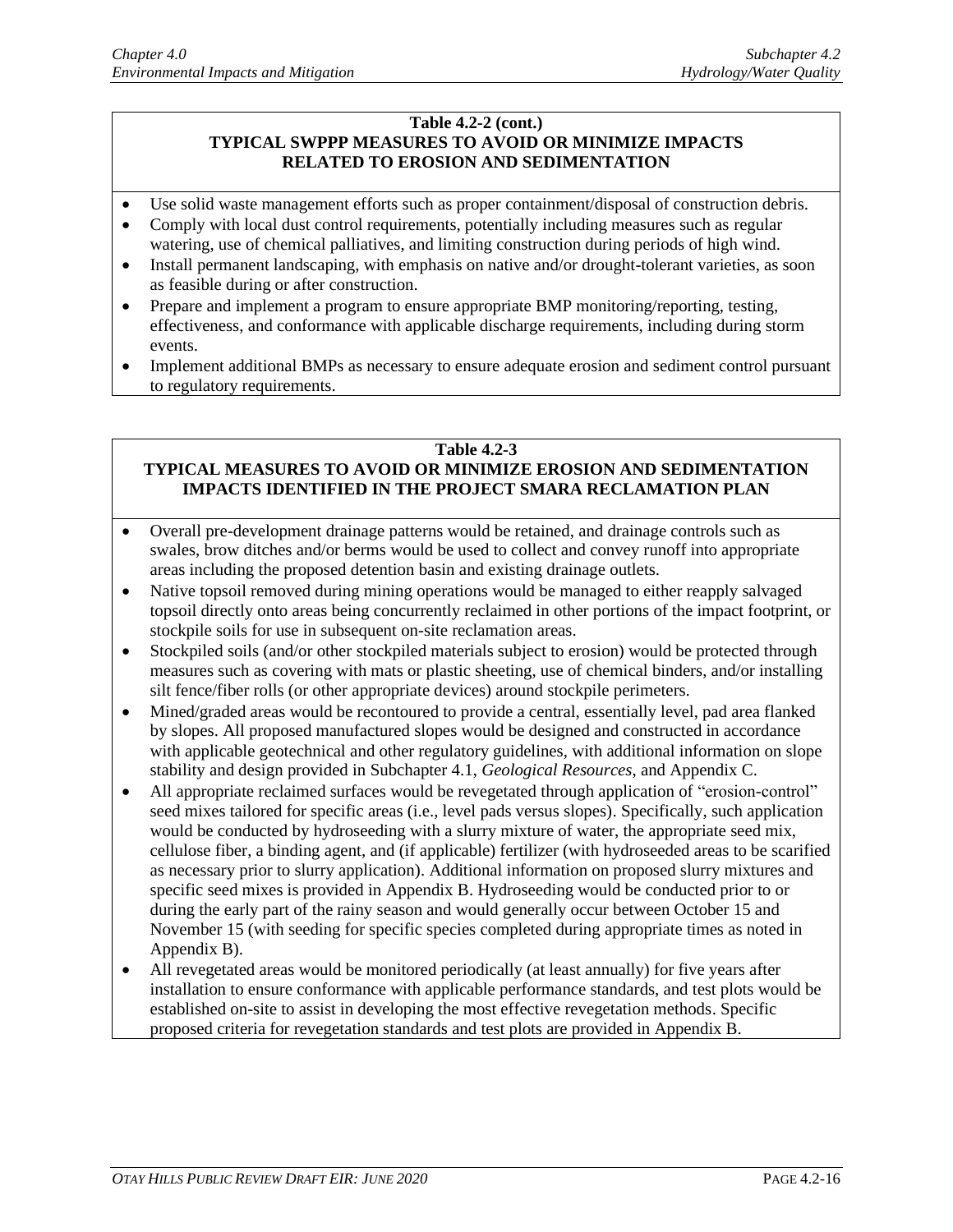#### **Table 4.2-3 (cont.) TYPICAL MEASURES TO AVOID OR MINIMIZE EROSION AND SEDIMENTATION IMPACTS IDENTIFIED IN THE PROJECT SMARA RECLAMATION PLAN**

- Installation of interim seeding would be provided in areas where final slopes are established, but final revegetation cannot be immediately implemented. Proposed interim seed mixes are provided in Appendix B. If determined to be necessary during site monitoring (as outlined below), interim erosion and sediment control measures would also be implemented, with such measures similar to the NPDES erosion control efforts described above in Table 4.2-1.
- Revegetated areas would be monitored and managed for weed control and erosion damage, with specific targeted weed species including Peruvian pepper (*Schinus molle*), Russian thistle (*Salsola iberica*), castor bean (*Ricinus communis*), horehound (*Marrubium vulgare*) and tree tobacco (*Nicotiana glauca*). Areas exhibiting erosion damage (e.g., rilling) would be repaired, with the associated source of runoff rerouted into appropriate drainage system facilities.
- All described reclamation, monitoring and maintenance activities will be documented by a qualified biologist or restoration specialist. Specific documentation will include a map depicting the locations and installation dates of all revegetation sites, and the submittal of annual reports to the lead agency.

#### **Table 4.2-4 TYPICAL SWPPP MEASURES TO AVOID OR MINIMIZE IMPACTS RELATED TO OPERATIONAL CONTAMINANTS**

- Material Handling/Storage and Spill Response Proper material handling and storage would include measures such as: (1) using raised (e.g., on pallets), covered, enclosed, and/or locked facilities to store hazardous materials (fuels, lubricants, etc.) or other substances which could generate pollutants if exposed to storm water or authorized non-storm water discharges; (2) using mobile fueling/maintenance units for construction equipment whenever feasible to avoid/reduce on-site fuel/lubricant storage; (3) maintaining accurate and up-to-date written inventories and labels for all stored hazardous materials; (4) placing warning signs in areas of hazardous material use or storage and along drainages and storm drains (or other appropriate locations) to avoid inadvertent hazardous material disposal; (5) properly locating and maintaining wastewater facilities; (6) providing secondary containment (e.g., with berms) for applicable sites such as vehicle/equipment fueling, maintenance and wastewater areas; and (7) developing a spill prevention plan to address issues such as keeping adequate supplies of spill containment materials in appropriate locations to allow a timely response in the event of a spill, and keeping emergency and agency contact information on-site and providing direction to staff on proper spill response procedures.
- Employee Training Training would be provided at appropriate regular intervals to employees responsible for activities related to SWPPP implementation, site inspection/maintenance, sampling/testing, storm water management and spill response/notification to ensure that staff are capable of addressing pertinent issues and conditions.